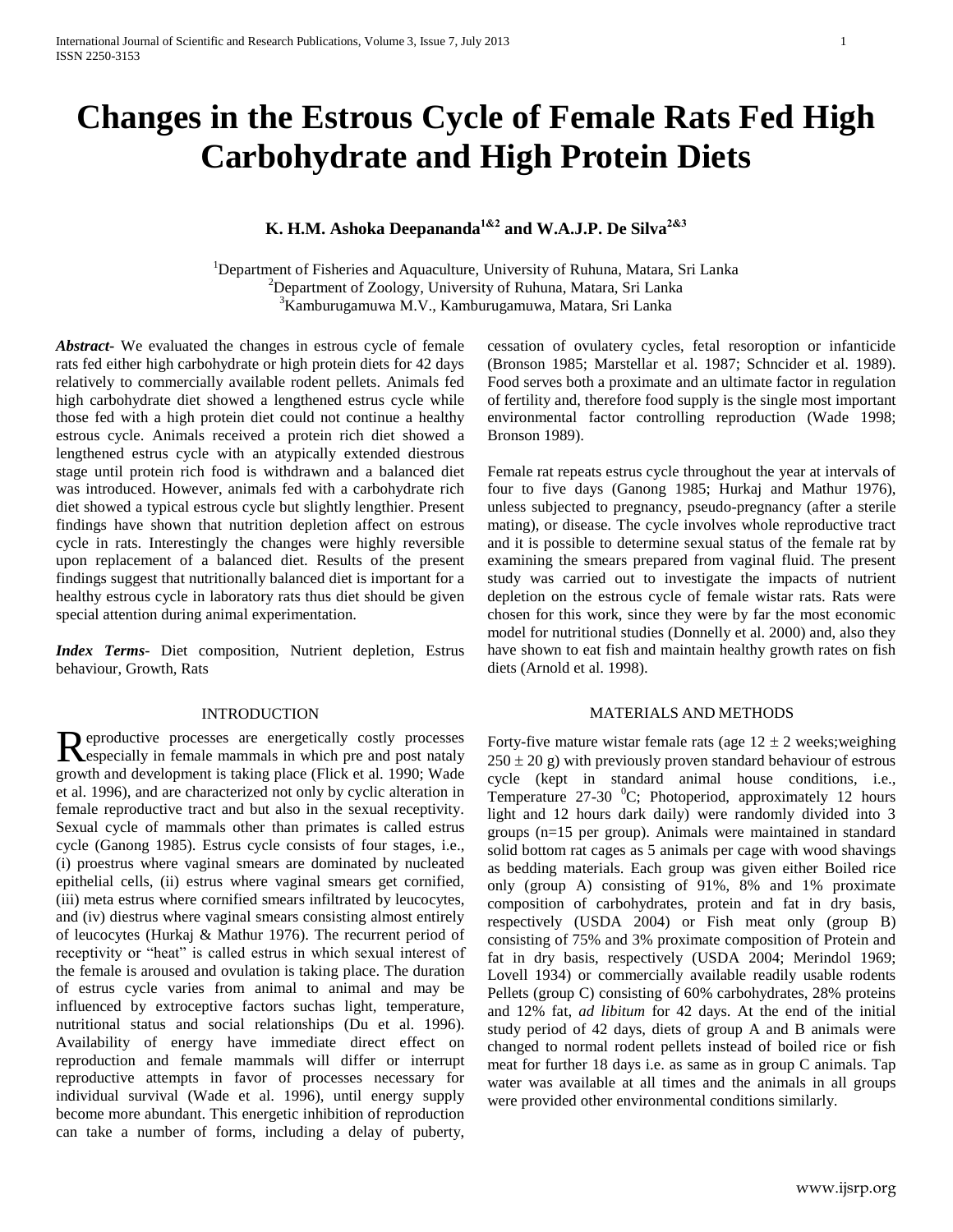Amount of leftover food was assessed daily to observe any difference in food preferences in any specified diets and general behavour of rats were recorded for one hour each day during 08.00-12.00 hours. Animals were weighted every other day using a top loading balance (Mettler PE 3600). Vaginal smears were observed daily (between 16.00 - 17.00 hours) to assess status of estrus cycle. Number of estrus cycles and their lengths (number of days per cycle) were computed separately for initial 6 days as well as for next 42 days and then up to day 60. Percentage reduction or increase in body weight of individuals were calculated during the experimental period up to 42 days and from then to 60 days, using initial and final body weights at each stage. Data were statistically analyzed using SPSS statistical package (version 16). Significant level was set at 5% and data was presented as mean  $\pm$  SD.

# RESULTS

Food consumption and general behaviour of rats in group A & B did not show any significant difference compared to those in group C animals fed with standard rodent pellets. However, there was a significant reduction  $(p<0.001)$  in percentage body weight gain in group B rats during first 42 days. Group A animals did not show any net body weight gain during the initial 42 day study period. In contrarily, percentage body weight in group C animals showed a healthy regular growth throughout the experiment (Figure 1).



Figure 1:Percentage body weight gain in female rats tested with three different diets (\*\*p<0.01)

Having regular estrus cycle during the initial period, there was no significant difference  $(p<0.05)$  in length of the estrus cycle in rats tested in three groups during first six days of the experiment. Number of estrus cycles for initial six days in group A, B & C rats were  $1.27 \pm 0.12$ ,  $1.27 \pm 0.12$  and  $1.20 \pm 0.11$ , respectively. However, irregularities in estrus cycle were observed in Group A and B animals after initial 6 days. That is, estrous cycle irregularities occurred as lengthened diestrous stage. It was highly conspicuous in group B animals, i.e., they could not continue a healthy estrus cycle and only diestrus stage could be observed during the experimental period from day 6 to 42 (Figure 2). Although, group A animals could continue the estrus

cycle, each cycle took slightly lengthen period  $(5.71\pm0.16$  days) compared to animals in group  $C$  (4.23 $\pm$ 0.12 days).



Figure 2:Number of estrus cycles of rats tested in three different diets up to 42 days of the experiment (\*\*\*p<0.001)

After introducing normal pellet diet since 42 day, group B animals showed significantly higher  $(p<0.01)$  gain in body weight  $(29.80\pm3.46\%)$ . Similarly animals in group A showed a regular increase in body weight  $(1.46\pm1.45 \%)$  compared to animals in group C (0.89  $\pm$  1.16%). Estrous cycle of group B animals resumed estrous cycle from extended diestrous stage. Number of days per each estrous cycle was significantly higher in group B animals  $(10.20 \pm 0.92$  days) compared with that of in group C animals  $(4.36 \pm 0.15 \text{ days})$ . Rats in group A also showed a reduction in number of days per estrous cycle  $(4.64 \pm 0.31)$ days) from its estrous cycle length (4.87  $\pm$  0.19 days) during initial 42 days.

#### DISCUSSION

Biologically end point data for laboratory rats can be affected by factors such as the light, temperature, social relationships, diet, age and strain. Here, we tested two different diets with increased composition of carbohydrate or protein by depleting protein or carbohydrate and fat composition with reference to commercially available laboratory rodents pellets. Female rats received a protein rich diet showed a lengthened estrus cycle with an atypically extended diestrous stage until protein rich food is withdrawn and a normal balanced diet was introduced.

Animals fed with three diets containing different nutrient composition showed a similar food preference. Rats fed with a high carbohydrate diet containing low amount of protein and fat did not show a significant reduction in body weight throughout the experiment. In contrary, rats fed high protein diet could not maintain their body weight, at least as animals fed high carbohydrate diet. Overall results of individual body weight in present study have clearly shown that nutrition depletion as well as its composition directly affects on animal growth and body weight. However, it is clear that present findings are not in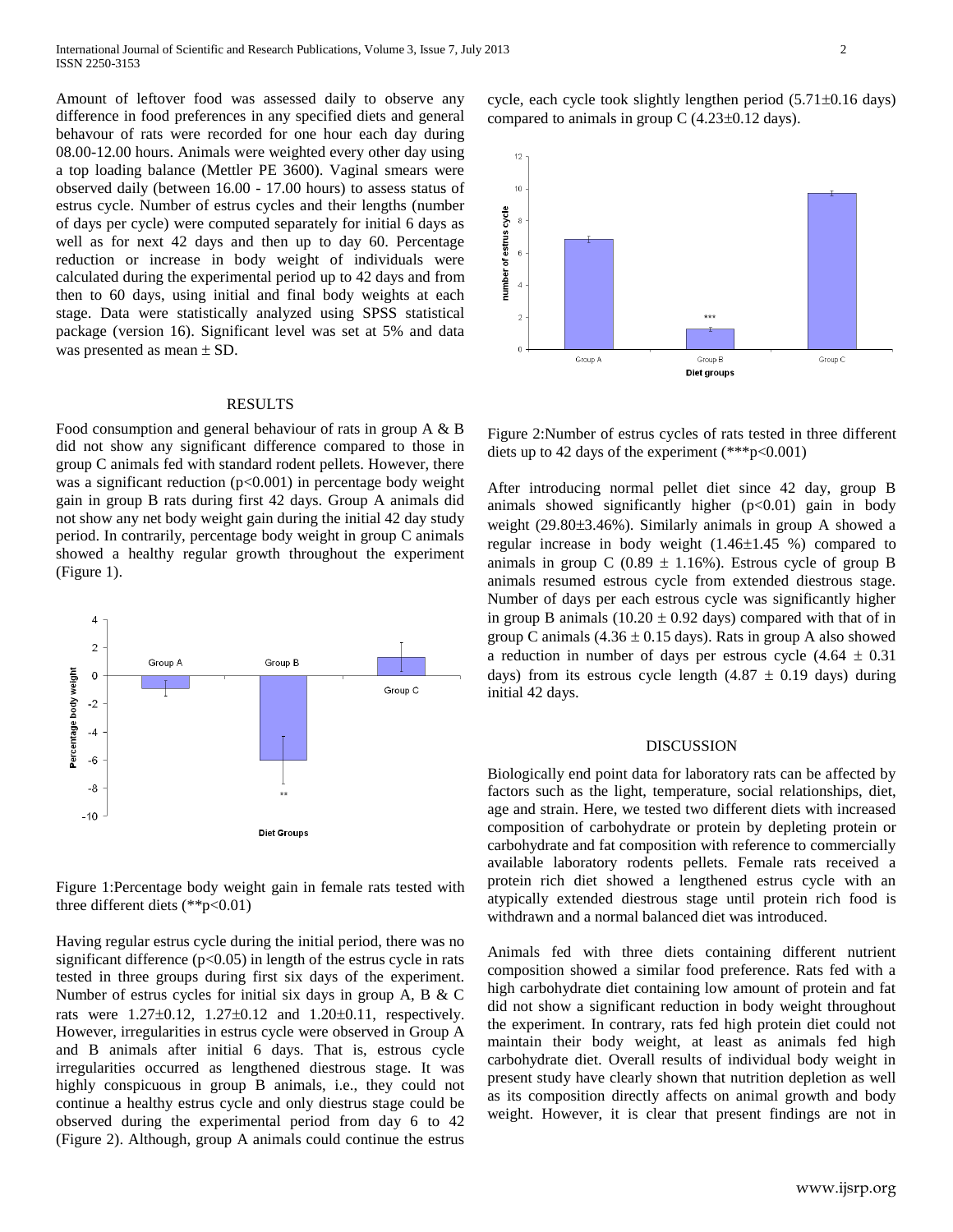agreement with Arnold and others (1998) in which authors have found that rats could maintain healthy growth rates on a fish diet.

Similarly to body weight, animals fed either high carbohydrate or high protein diet showed lengthened or ceased ovulatory cycles. Both of these diets in group A and B consisted of low amount of other major nutrients (carbohydrates or proteins and fat) comparatively to a normal rodent diet. It is clear that reduction in balanced diet formula has greatly affected on healthy estrous cycle and changed to an unhealthy and irregular estrous cycle as seen in the experiment. Provision of carbohydrate lack, protein rich diet may have had possible impacts in dramatic reduction of animal growth and changes of their healthy estrous cycle. However, such changes in estrous cycle were reversible, and this was clearly observed during the latter part of the experiment, post day 42. When animals' diets were shifted to standard rodent pellets, estrous cycle shifted towards standard length of the cycle. Animals in the three groups did not show a significant difference in length of estrus cycle during initial six days of the experiment indicating they all had a healthy estrous cycle before commencing the experiment. Differences in estrous cycle we observed in the study were due to direct or indirect effects caused by nutritional depletion. Present study has shown that during the initial period, before the extreme diets were introduced, animals had a healthy estrous behaviour. However, it is not easy to exclude any influence of other nutrients in carbohydrate or protein rich diets. It is presumed that restriction of certain components of diet could target completely unknown endpoints. Food restrictions are known to alter the secretion of pituitary gonadotropins and gonadal steroids. These secretary responses are thought to be preliminary due to suppression of gonadotropin releasing hormone (GnRH) release which is mediated by changing the activity of GnRH neurons in forebrain. Changes in the function of GnRH-secreting neurons have been inferred from circulating levels of LH. Suppression of sexual behaviour appears to be due to decrease in estrogen receptor in the ventromedial hypothalamus (Wade et al. 1996; Berriman et al. 1992). This fact stresses that for a healthy physiological performance in estrous cycle, laboratory rats need a healthy balanced diet. On the other hand, increased availability of carbohydrate or proteins only cannot regulate normal physiological processes in animals. Our results on the length of estrus cycle in animals fed with normal diet is in agreement with previous findings in which rat's ovulatory cycles took place within 4 to 5 days (Ganong 1985; Hurkaj and Mathur 1976).

In previous studies, estrus cycles of hamsters were interrupted by even a brief (48-h) period of food deprivation (Schncider and Wade 1989a; Schncider and Wade 1989b; Schncider and Wade 1990). Therefore, observed irregular behavior of estrus cycle of rats in present study has proven that nutrient composition directly affects on estrus cycle, as in food deprivation. Lengthened and ceased ovulatory cycles in animal groups fed either high carbohydrate or high protein diet are in agreement with Wade (1998) that reproduction was depending on diet and energy availability. Cessation of ovulatery cycle in diestrus stage means that there is no ovulation or sexual receptivity. Therefore, it may directly affect on the population regulation of the individuals. Intensive studies for over a decade have revealed that

AlaskanStellerSea lion population decline since the late 1970's in parallel with a shift in the ocean's composition of fish (Calkins et al. 1999). Present findings have shown that lengthened estrus cycles could be reversed nearly to normal length and animals with ceased estrous cycles could re-start the cycle, after introducing the normal diet from  $42<sup>nd</sup>$  day of the experiment. Therefore, it is clearly evident that nutritional depletion can directly affect on the estrus behaviour and nutritional infertility can be reversed in rats. One possible mechanism for such changes in estrus behaviour of animals may be due to the diet induced changes in LH pulses and changes of the LH pulses can be rapidly restored upon refeeding (Berriman et al. 1992). Furthermore, depletion of available metabolic energy due to increase requirements for thermogenesis or alternatively from mechanisms unrelated to energy expenditure, also inhibits reproduction (Schneider and Wade 1990b). Therefore, it is crucial that diets with sufficient proximate composition of nutrients must need the animals to maintain their physiological processes at optimum level. To achieve better results from the animal experimentation it is necessary to pay attention on nutrient composition in diets along with other environmental factors of animal welfare. Provision of sufficient nutrients to experimental animals reflects reliable results from animal experimentation in different ways. For instance, greater supply of metabolic energy from diets attenuated cannibalism of pups in heavier mothers of hamsters (Schneider and Wade 1989).

## **CONCLUSION**

The present study shows that depletion of balanced nutrient components from daily food supply of laboratory rats could have consequences in disrupted estrous cycle behavior. Although the effects are transient and could be reversed if animals are switched back to normal balanced diet, such consequences could reflect results of other experimentation. Further experimentation is in progress to identify severity of physiological consequences.

#### ACKNOWLEDGEMENT

Authors would like to acknowledge L.A. Samayawardhena for his support at the initial steps of the present work and S.B.T Priyanka and H.G. Hector for their assistance in animals handling.

#### REFERENCES

Arnold, D.I., Bryce, F., Miller, D., Stapley, R., Malcolm, S., and Hayward, S. "The toxicological effects following the ingestion of Chinook salmon from the great lakes by Sprague-Dawley rats during a two-generation feeding-reproduction study," Regulatory Toxicology and Pharmacology, 1998, 27, pp. S18 - S27.

Berrimann, S.A., Wade, G.N., Blaustein J.D. "Expression of Foslike proteins in Gonadotropin-releasing hormone neurons of Syrian Hamsters: Effect of estrous cycles and metabolic fuels. Endocrinology," 1992, 131, pp. 2222-2228.